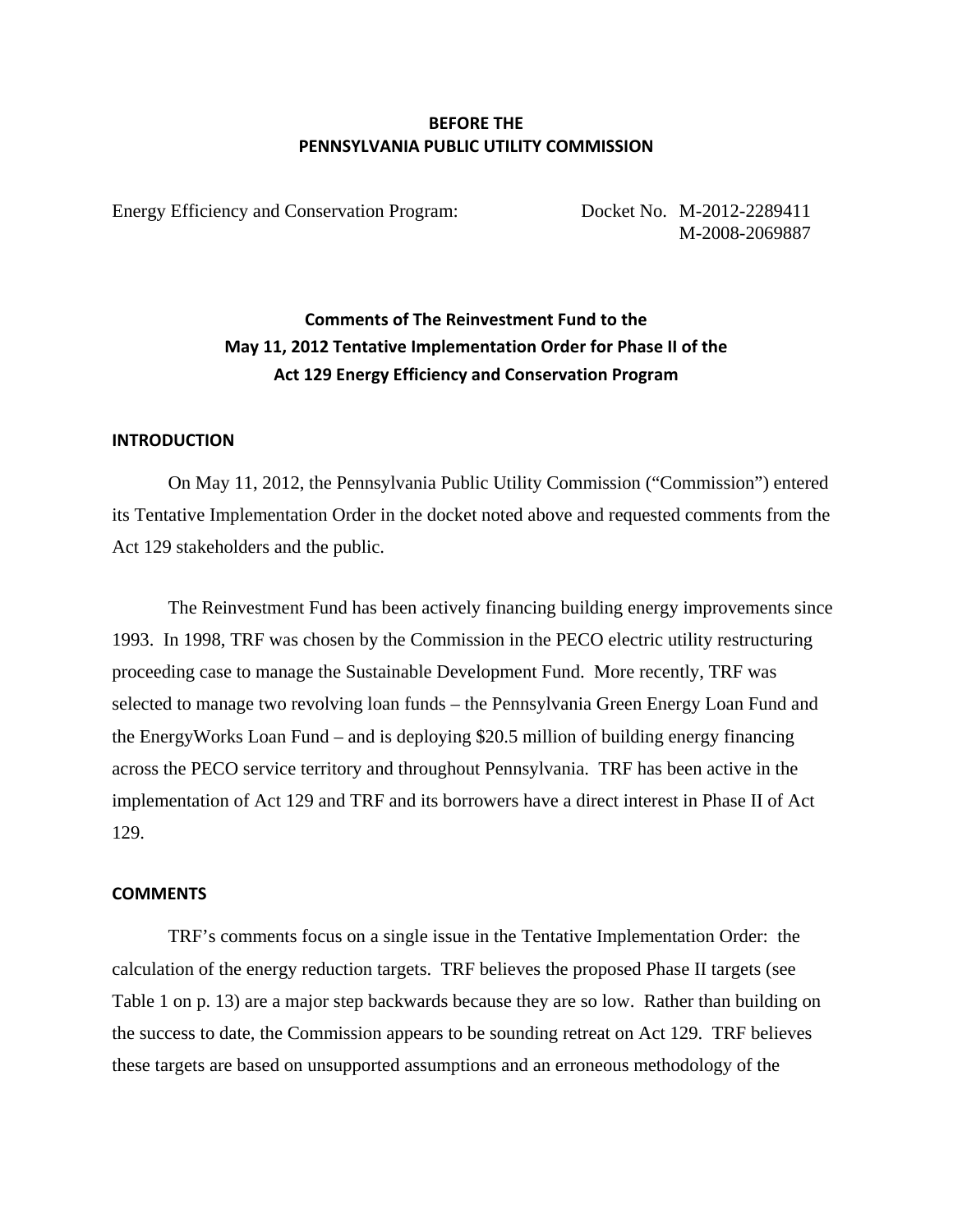*Electric Energy Efficiency Potential for Pennsylvania Final Report* (the "Market Potential Report") issued May 10, 2012 by GDS Associates, Inc and the statewide evaluator ("SWE").

While the Market Potential Report went through a detailed explanation and quantification of technical potential, economic potential, achievable potential and program potential, the energy targets adopted in the report are the result of a simple formula:

### EDC baseline revenue x 2% x 3 years Cost per saved MWh

We know the EDC baseline revenues and simple arithmetic gives us the 3 year program budget for each of the EDC energy efficiency and conservation plans. It is the denominator of the formula – the cost per saved MWh – that is the critical element of the formula and also the most subjective figure. The larger the denominator, the smaller the energy savings goal. Likewise, the smaller the denominator, the larger the energy savings goal.

The Market Potential Report began to estimate the cost per saved MWh for Phase II by analyzing the data in Phase I through May 31, 2011. The report found that the weighted acquisition cost for the seven EDCs during the first two years of Phase I was \$139.38 per MWh saved. This number deserves a bit deeper analysis. TRF requested and received the Excel spreadsheet used by the SWE in the market potential study that showed the various types of program costs during Program Year 2 ("PY2") and for the Cumulative Program Inception to Date ("CPITD"). This data is shown in Table 1 on the following page of these Comments. TRF subtracted PY2 data from the CPITD data to show the energy savings and the program costs for the first program year ("PY1").

There are two categories of EDC program costs that are subject to the 2% revenue cap in Act 129: (1) the program implementation costs that the EDCs incur in the design, development, administration, management and marketing of their Act 129 programs, and (2) the incentive costs that the EDCs pay to their customers and to trade allies. As shown in Table 4-11 of the Market Potential Report (p.31), the SWE determined that the weighted average of the program implementation costs incurred by the seven EDCs from program inception to date – the CPITD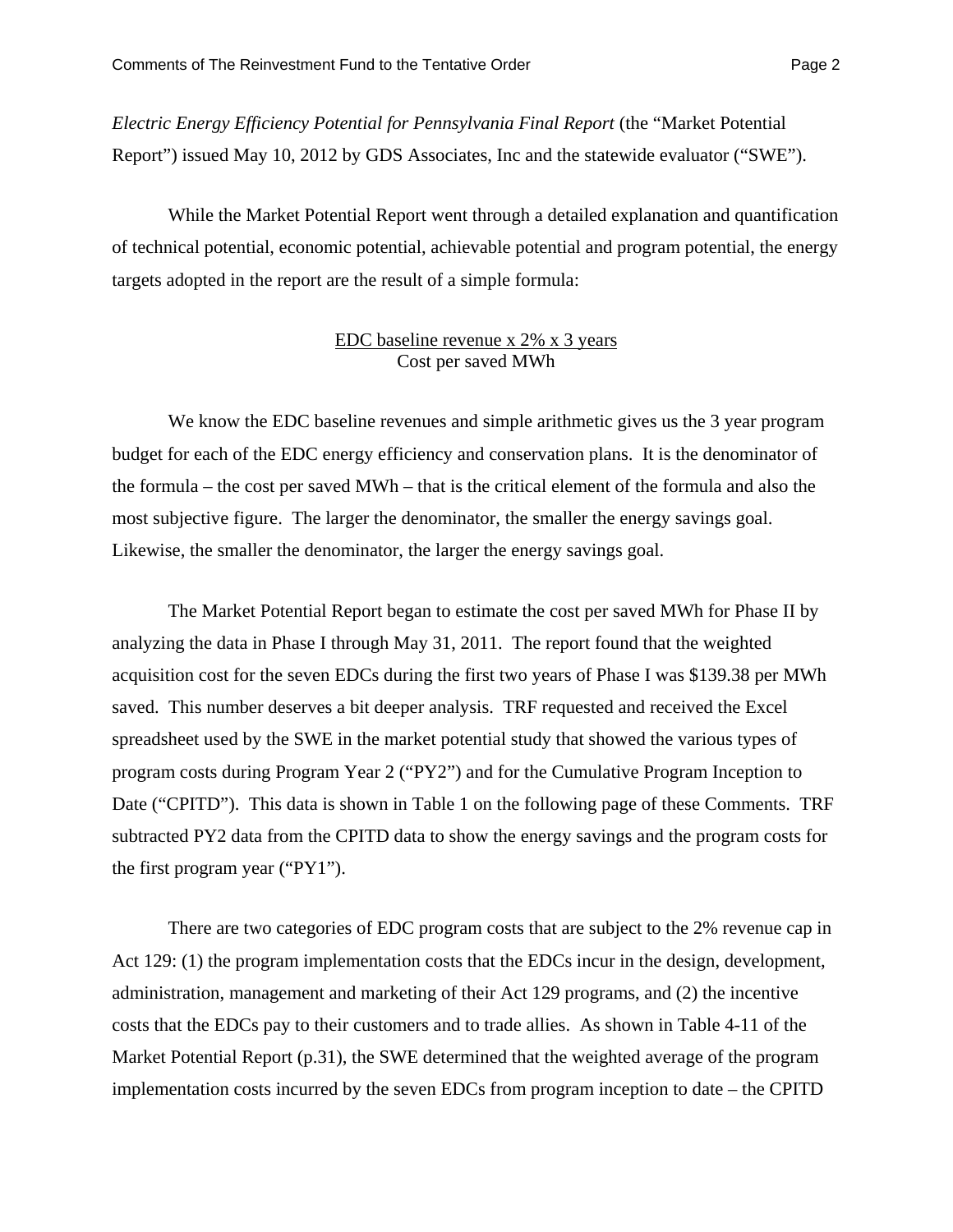# TABLE 1: Act 129 Program Data for PY1, PY2 and CPITD

# Program Year 1

|            |                                          | <b>EDC Program Costs</b> |                         |                               |  | <b>EDC Programs Costs per Saved MWH</b> |                                           |                                               |  |
|------------|------------------------------------------|--------------------------|-------------------------|-------------------------------|--|-----------------------------------------|-------------------------------------------|-----------------------------------------------|--|
| <b>EDC</b> | <b>Energy</b><br><b>Savings</b><br>(MWh) | Incentive<br>Costs       | Implementation<br>Costs | <b>Total Utility</b><br>Costs |  | Incentive<br>Cost per<br><b>MHW</b>     | Implementati<br>on Cost per<br><b>MHW</b> | Incentive +<br>Implementation<br>Cost per MWH |  |
| Duguesne   | 2,538                                    | \$55,667                 | \$3,837,825             | \$3,893,492                   |  | \$21.94                                 | \$1,512.39                                | \$1,534.32                                    |  |
| Met-Ed     | 17.274                                   | \$1,526,690              | \$1,757,731             | \$3,284,421                   |  | \$88.38                                 | \$101.75                                  | \$190.13                                      |  |
| PECO       | 159,819                                  | \$5,889,122              | \$7,178,231             | \$13,067,353                  |  | \$36.85                                 | \$44.91                                   | \$81.76                                       |  |
| Penelec    | 13,495                                   | \$1,466,889              | \$1,837,254             | \$3,304,143                   |  | \$108.70                                | \$136.14                                  | \$244.84                                      |  |
| Penn Power | 6,122                                    | \$335,090                | \$474,009               | \$809,099                     |  | \$54.74                                 | \$77.43                                   | \$132.17                                      |  |
| <b>PPL</b> | 82,302                                   | \$3,877,426              | \$27,424,505            | \$31,301,931                  |  | \$47.11                                 | \$333.22                                  | \$380.33                                      |  |
| West Penn  | 5.279                                    | \$135.393                | \$5,504,297             | \$5,639,690                   |  | \$25.65                                 | \$1.042.61                                | \$1,068.26                                    |  |
|            | 286,829                                  | \$13,286,277             | \$48,013,852            | \$61,300,129                  |  | \$46.32                                 | \$167.40                                  | \$213.72                                      |  |

## Program Year 2

|            | <b>Energy</b><br><b>Savings</b><br>(MWh) | <b>EDC Program Costs</b> |                         |                               |  | <b>EDC Programs Costs per Saved MWH</b> |                                           |                                               |  |
|------------|------------------------------------------|--------------------------|-------------------------|-------------------------------|--|-----------------------------------------|-------------------------------------------|-----------------------------------------------|--|
| <b>EDC</b> |                                          | Incentive<br>Costs       | Implementation<br>Costs | <b>Total Utility</b><br>Costs |  | Incentive<br>Cost per<br><b>MHW</b>     | Implementati<br>on Cost per<br><b>MHW</b> | Incentive +<br>Implementation<br>Cost per MWH |  |
| Duguesne   | 164,859                                  | \$7,924,189              | \$7,353,283             | \$15,277,472                  |  | \$48.07                                 | \$44.60                                   | \$92.67                                       |  |
| Met-Ed     | 166,738                                  | \$18,873,592             | \$6,489,027             | \$25,362,619                  |  | \$113.19                                | \$38.92                                   | \$152.11                                      |  |
| PECO       | 393,001                                  | \$29,376,000             | \$22,789,000            | \$52,165,000                  |  | \$74.75                                 | \$57.99                                   | \$132.73                                      |  |
| Penelec    | 171,364                                  | \$16,868,997             | \$5,328,793             | \$22,197,790                  |  | \$98.44                                 | \$31.10                                   | \$129.54                                      |  |
| Penn Power | 61,043                                   | \$5,199,964              | \$1,598,595             | \$6,798,559                   |  | \$85.18                                 | \$26.19                                   | \$111.37                                      |  |
| <b>PPL</b> | 412,482                                  | \$30,979,114             | \$16,368,387            | \$47,347,501                  |  | \$75.10                                 | \$39.68                                   | \$114.79                                      |  |
| West Penn  | 87,566                                   | \$7,173,029              | \$5,442,649             | \$12,615,678                  |  | \$81.92                                 | \$62.16                                   | \$144.07                                      |  |
|            | 1,457,053                                | \$116,394,885            | \$65,369,734            | \$181,764,619                 |  | \$79.88                                 | \$44.86                                   | \$124.75                                      |  |

## Cumulative Program Inception to Date (CPITD)

|            | <b>Energy</b><br><b>Savings</b><br>(MWh) | <b>EDC Program Costs</b>  |                         |                               |  | <b>EDC Programs Costs per Saved MWH</b> |                                           |                                               |  |
|------------|------------------------------------------|---------------------------|-------------------------|-------------------------------|--|-----------------------------------------|-------------------------------------------|-----------------------------------------------|--|
| <b>EDC</b> |                                          | <b>Incentive</b><br>Costs | Implementation<br>Costs | <b>Total Utility</b><br>Costs |  | Incentive<br>Cost per<br><b>MHW</b>     | Implementati<br>on Cost per<br><b>MHW</b> | Incentive +<br>Implementation<br>Cost per MWH |  |
| Duquesne   | 167,397                                  | \$7,979,856               | \$11,191,108            | \$19,170,964                  |  | \$47.67                                 | \$66.85                                   | \$114.52                                      |  |
| Met-Ed     | 184,012                                  | \$20,400,282              | \$8,246,758             | \$28,647,040                  |  | \$110.86                                | \$44.82                                   | \$155.68                                      |  |
| PECO       | 552,820                                  | \$35,265,122              | \$29,967,231            | \$65,232,353                  |  | \$63.79                                 | \$54.21                                   | \$118.00                                      |  |
| Penelec    | 184,859                                  | \$18,335,886              | \$7,166,047             | \$25,501,933                  |  | \$99.19                                 | \$38.76                                   | \$137.95                                      |  |
| Penn Power | 67,165                                   | \$5,535,054               | \$2,072,604             | \$7,607,658                   |  | \$82.41                                 | \$30.86                                   | \$113.27                                      |  |
| <b>PPL</b> | 494,784                                  | \$34,856,540              | \$43,792,892            | \$78,649,432                  |  | \$70.45                                 | \$88.51                                   | \$158.96                                      |  |
| West Penn  | 92,845                                   | \$7,308,422               | \$10,946,946            | \$18,255,368                  |  | \$78.72                                 | \$117.91                                  | \$196.62                                      |  |
|            | 1,743,882                                | \$129,681,162             | \$113,383,586           | \$243,064,748                 |  | \$74.36                                 | \$65.02                                   | \$139.38                                      |  |

Source: Market Potential Report, Tables 4‐9 and 4‐10 (p. 30) and the Excel file "EDC CPITD vs PYTD Costs\_Final.xlsx"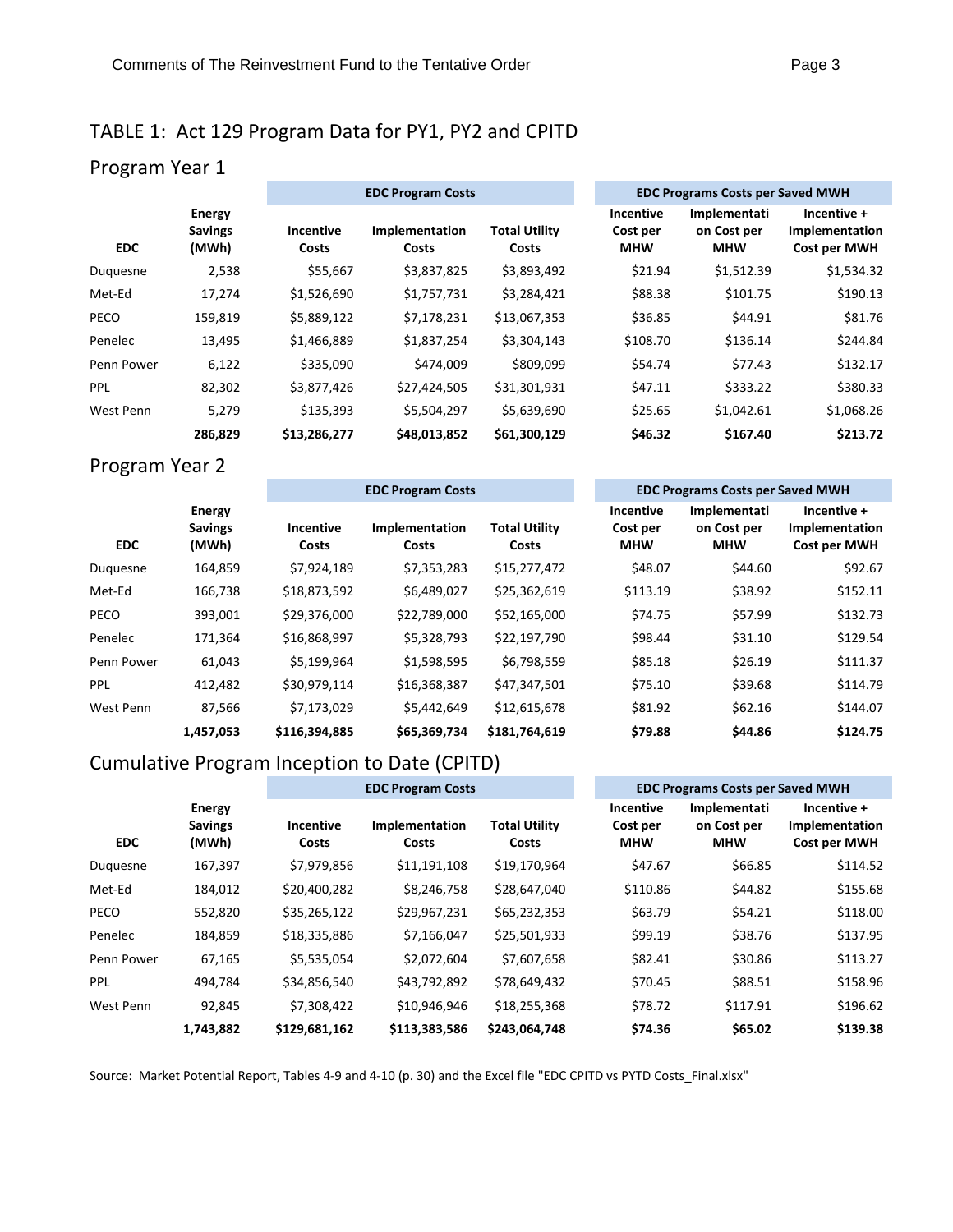costs – was \$65.02 and the incentive costs were \$74.36, for a total EDC program cost of \$139.38 per saved MWh. However, TRF believe these figures require deeper analysis.

Beginning first with the EDC implementation costs, Table 1 on the preceding page of these Comments shows that the EDC implementation costs were \$167.40 per saved MWh in PY1 and then dropped to \$44.86 in PY2. This makes sense as the EDCs incurred significant costs developing their programs and marketing them to the public when they were first starting, but once the programs got up to speed, the implementation costs dropped almost to one-fourth of what they had been in the first year. However, by using the the CPITD implementation cost of \$65.02, the Market Potential Report overstates the likely future implementation costs by almost 50% since the costs of PY2 are much more representative of future annual implementation costs that the CPITD values, which include the massive start-up expenses.

Another reason the CPITD value for implementation costs should not be used is that the CPITD costs include huge differences between the individual EDCs in their PY1 implementation costs per saved MWh. While the weighted average for PY1 implementation costs is \$167.40, Table 1 shows that the EDC implementation costs per MWh saved ranged from a low of \$44.91 per saved MWh for PECO to a high of \$1,512.39 per MWh saved for Duquesne, or almost ten times the statewide weighted average cost per MWh saved. TRF believe the purpose of goals is to encourage EDCs to improve their programs by reducing the cost per saved MWh, but using CPITD costs means the savings goal is based not only on the more cost-effective programs (those with lower implementation costs per MWh saved) but on the high-cost programs as well. Interestingly, the difference between EDC implementation costs narrowed significantly in PY2, with the lowest implementation cost of \$26.19 for Penn Power to the highest implementation cost of \$62.16 for West Penn Power, a much tighter range.

To calculate the cost of acquired savings, TRF believes the SWE erred in using the CPITD figure of \$65.02 and should have begun its analysis with the PY2 figure of \$44.86 per MWh saved. As will be seen in the following section, TRF does not propose to freeze this number through May 31, 2016, but realizes that these costs will escalate over time due to inflation and due to modest increases in program activity as new programs are brought on line.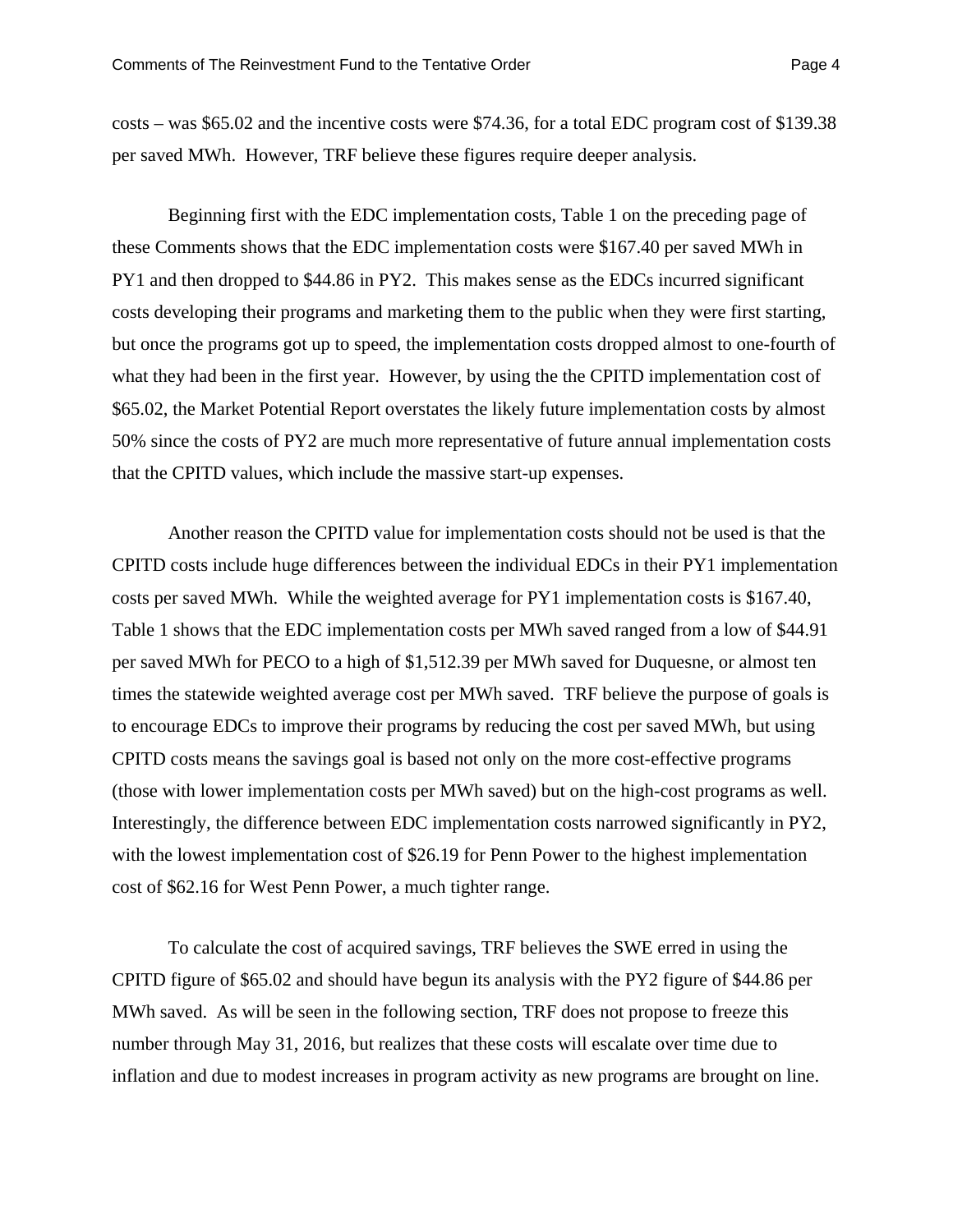TRF's next objects to the Market Potential Report methodology is that it compounds the mistake of using CPITD values by making the unsupported assumption that the implementation costs should be inflated by 25%.

In the Market Potential Study, the SWE team states that "the existing EDC program savings have large shares of "low hanging fruit" and very cost-effective measures, Phase I nonincentive program cost [the implementation costs] estimates have been increased by an additional 25%." Market Potential Report, p. 100. The Market Potential Study also states that "program incentive funding estimates have been increased by an additional 25% to address uncertainties in future adoption rates, market pricing, and EDCs adoption more comprehensive and less cost-effective measures." Market Potential Report, p. 100. In the Introduction to the Market Potential Report, the SWE also notes the savings in Phase II are less than in Phase I "largely due to the impacts of federal legislation, changing baseline conditions and increasing saturation of energy efficient equipment." Market Potential Report, p. 7.

TRF first notes that the Market Potential Report provides no quantitative analysis of any of these points. The report implies that the EDC programs have already swept up all of the low hanging fruit, but no evidence is presented to support that opinion. In fact, at least for residential program, Figure 6-3 shows the residential electric efficient supply curve for Pennsylvania shows the levilized cost per kWh is essentially \$0 until the savings exceed 15% and the EDC programs to date have saved a small fraction of that. Other state energy efficiency programs did not run out of the low hanging fruit after the first four years of operation and there is no reason to believe that Pennsylvania's programs will. Likewise, the Market Potential Report implies by "market pricing" that lower electricity prices will dampen customer interest in efficiency, but again, no support is provided for the 25% cost increase. At the June 5 question and answer session on the Market Potential Report, the SWE explained the federal legislation comment referred to the coming ban in the sale of the 100 watt incandescent light bulb, but the report fails to substantiate that the absence of this one product will cause the cost per saved MWh to increase by 25%.

The Market Potential Report is quite honest about the philosophy behind its cost assumptions. The report states it is addressing the uncertainty "… through the adoption of safety margins to the program costs. Market Potential Report, p. 104 [emphasis added]. Those safety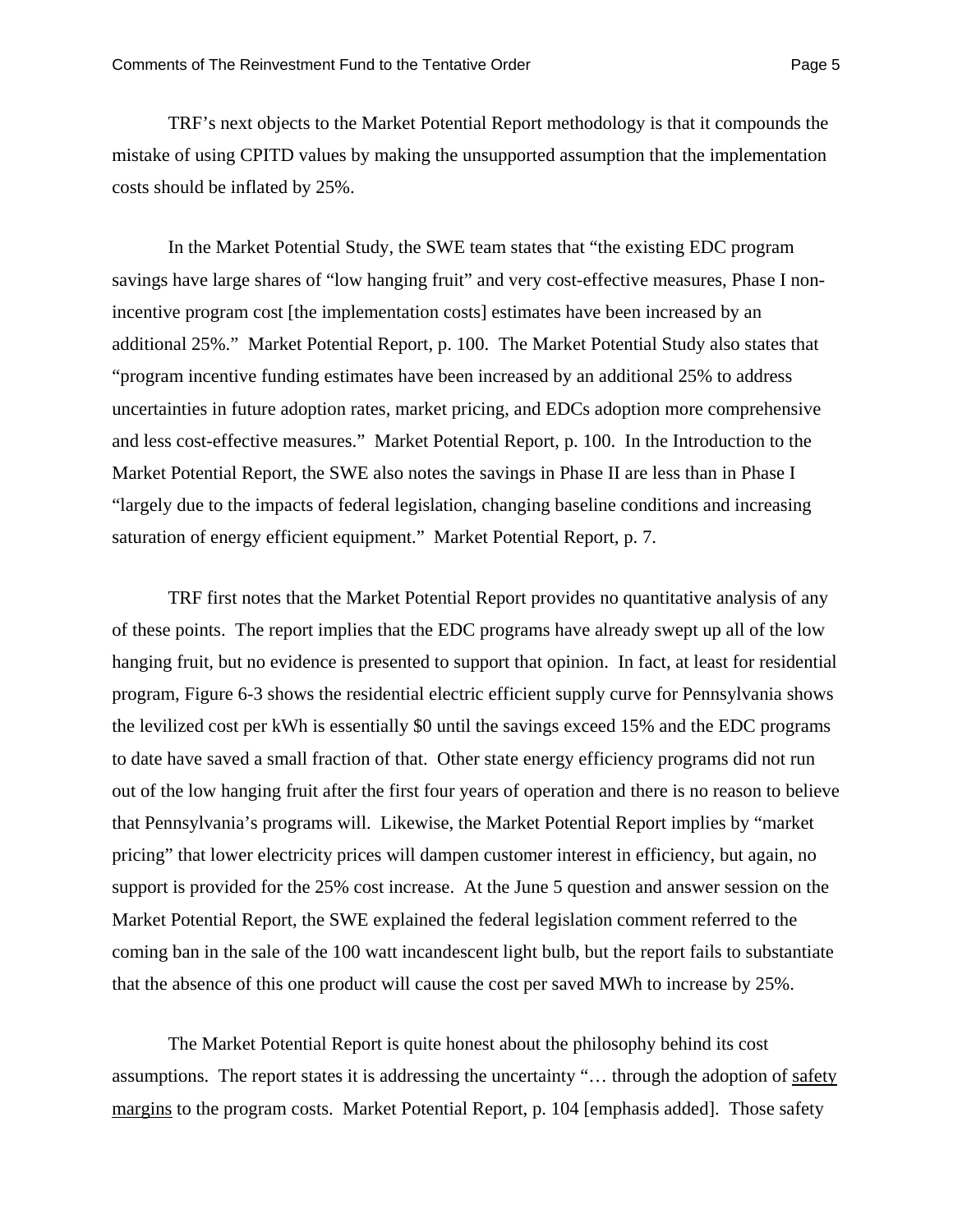margins means reduced goals so no utility will have difficulty achieving the Phase II goals. At the June4 meeting of stakeholders and the SWE, a Commission staffer was even more blunt, stating (paraphrased) that Act 129 provides for large penalties and the Commission does not want to have to access these penalties on any EDC. The methodology is therefore a "No Utility" Left Behind" strategy, setting very modest goals that can easily be achieved by every EDC.

The total absence of any quantification of the impacts of the various reasons mentioned in the Market Potential Report is disturbing. After all of the number massaging, the Market Potential Report ends up using an assumed cost of saved energy of \$221.39 per MWh (Table 8-7, p. 103). This cost per saved MWh is 58.84% higher than the CPITD cost of \$139.38 actually achieved by the EDCs during the first two years of their program and 77.5% higher than the PY2 cost of \$124.75 actually achieved by the EDCs in PY2.

Given the willingness of the Market Potential Report to put its thumb on the scale to inflate the cost of energy savings in Phase II so much above the actual cost of saved energy experienced by the EDCs and approved by the SWE, TRF felt it reasonable to put a slightly different thumb on the scale. Table 2 on the following page shows TRF's recommended cost of saved energy per MWh and the resulting EDC savings goals for Phase II. TRF used the actual verified PY2 implementation cost of \$44.86 per MWh saved and inflates this by 4% a year compounded through May 31, 2016 (PY7). TRF believe this is a reasonable and defensible inflation rate in program implementation costs through Phase II. TRF also uses the PY2 incentive cost of \$79.88 per MWh saved and inflates this by 8% compounded through May 31, 2016. This inflation rate is higher than the rate used for implementation costs because of the arguments advanced in the Market Potential Report, but TRF just does not think the 77.5% increase assumed in the Market Potential Report is the right number.

These cost escalation rates yield total EDC program costs per saved MWh of \$151.09 for PY5 ending 5/31/2014, \$161.16 for PY6 ending 5/31/2015 and \$171.95 for PY7 ending 5/31/2016. These annual cost of saved energy figures are then divided into the one year program budgets to produce energy savings goals for the three years of Phase II. The total energy reduction goal under these assumptions is 4,557,489 MWhs, which is 37.6% higher than the savings goal of 3,313,247 MWhs in the Tentative Implementation Order.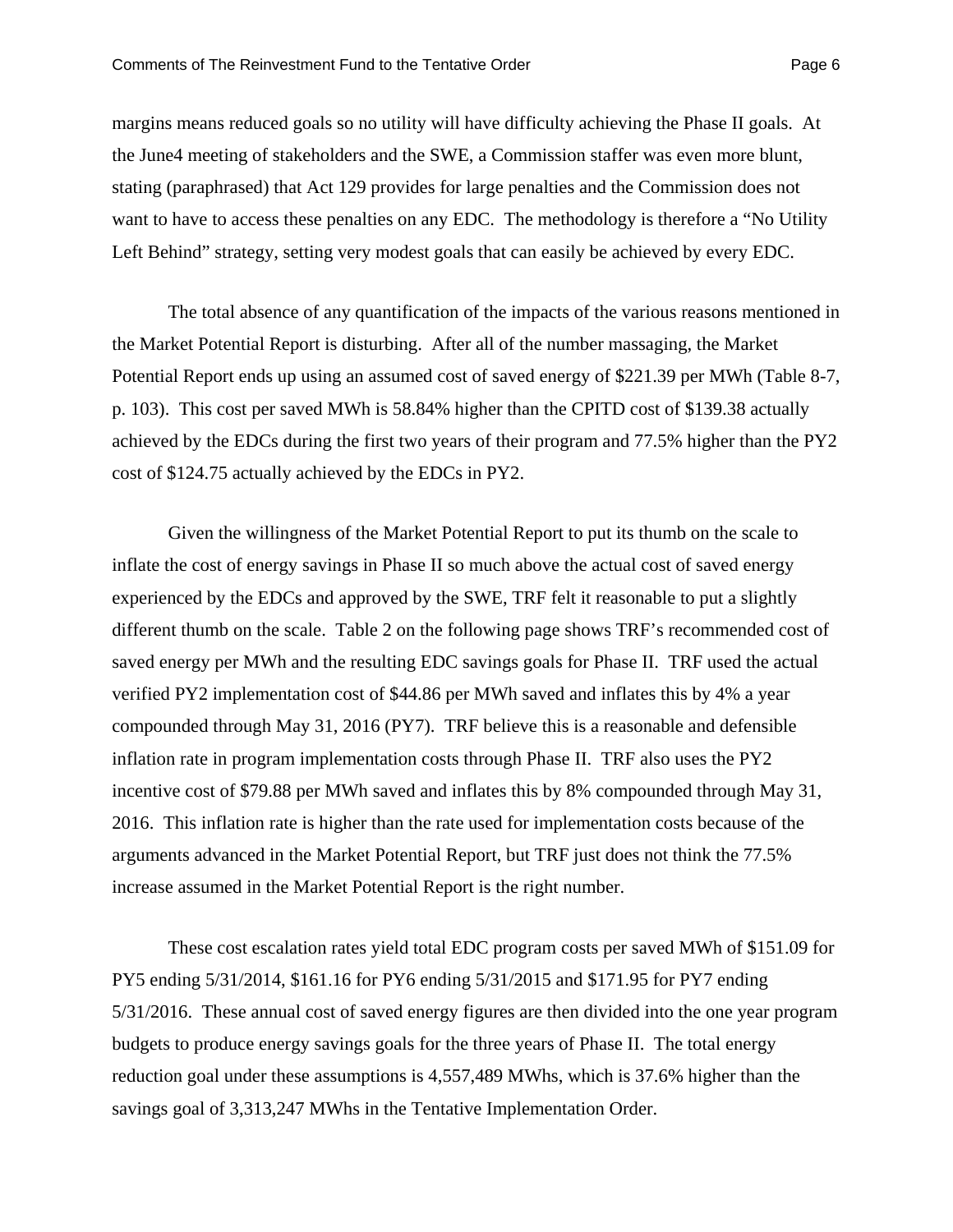|                         |                 | Program Year:<br>End Date: | PY <sub>2</sub><br>5/31/11 | PY3<br>5/31/12                     | PY4<br>5/31/13 | PY <sub>5</sub><br>5/31/14 | PY <sub>6</sub><br>5/31/15 | PY7<br>5/31/16 |
|-------------------------|-----------------|----------------------------|----------------------------|------------------------------------|----------------|----------------------------|----------------------------|----------------|
|                         | Inflation Rate: |                            |                            |                                    |                |                            |                            |                |
| Implementation<br>Costs | 4.0%            |                            | \$44.86                    | \$46.65                            | \$48.52        | \$50.46                    | \$52.48                    | \$54.58        |
| <b>Incentive Costs</b>  | 8.0%            |                            | 79.88                      | \$86.27                            | \$93.17        | \$100.63                   | \$108.68                   | \$117.37       |
|                         |                 |                            |                            | <b>Phase II Cost of Saved MWh:</b> |                | \$151.09                   | \$161.16                   | \$171.95       |
|                         |                 |                            |                            |                                    |                |                            |                            |                |

### TABLE 2: TRF's Proposed Costs for Saved Energy and Phase II Savings Goals

|                |               |               | PY <sub>5</sub><br><b>Savings</b><br>Goal | PY <sub>6</sub><br><b>Savings</b><br>Goal | PY7<br><b>Savings</b><br>Goal | <b>Phase II</b><br><b>Savings</b><br>Goal |
|----------------|---------------|---------------|-------------------------------------------|-------------------------------------------|-------------------------------|-------------------------------------------|
| <b>EDC</b>     | 3 Yr Budget   | 1 Yr Budget   |                                           |                                           |                               |                                           |
| Duquesne       | \$58,637,855  | \$19,545,952  | 129,369                                   | 121,286                                   | 113,673                       | 364,328                                   |
| Met-Ed         | \$74,600,676  | \$24,866,892  | 164,586                                   | 154,304                                   | 144,618                       | 463,508                                   |
| PECO           | \$256,185,476 | \$85,395,159  | 565,204                                   | 529,892                                   | 496,631                       | 1,591,728                                 |
| Penelec        | \$68,924,232  | \$22,974,744  | 152,063                                   | 142,562                                   | 133,614                       | 428,239                                   |
| Penn Power     | \$19,979,352  | \$6,659,784   | 44,079                                    | 41,325                                    | 38,731                        | 124,135                                   |
| <b>PPL</b>     | \$184,504,128 | \$61,501,376  | 407,059                                   | 381,627                                   | 357,672                       | 1,146,358                                 |
| West Penn      | \$70,687,404  | \$23,562,468  | 155,953                                   | 146,209                                   | 137,032                       | 439,194                                   |
| <b>TOTALS:</b> | \$733,519,123 | \$244,506,374 | 1,618,313                                 | 1,517,206                                 | 1,421,971                     | 4,557,489                                 |

#### **CONCLUSION**

TRF urges the Commission to reconsider the energy savings goals for Phase II and proposes alternative goals that more accurately reflect actual experience of the Pennsylvania programs once they were up and under way and make more appropriate assumptions about the future cost of energy savings.

TRF also believes its proposed energy goals send the better message that Pennsylvania is not retreating from energy efficiency and conservation as a resource strategy. Remember that the SWE found the EDC programs are highly cost effective, clearing the Total Resource Cost test by wide margins. There is no doubt that energy efficiency and conservation is our lowest cost resource and that Pennsylvania has only begun to tap this potential. We still have abundant cost-effective opportunities to realize this resource. TRF also believes its proposed energy goals will minimize the problem found in the Tentative Implementation Order that the EDC will